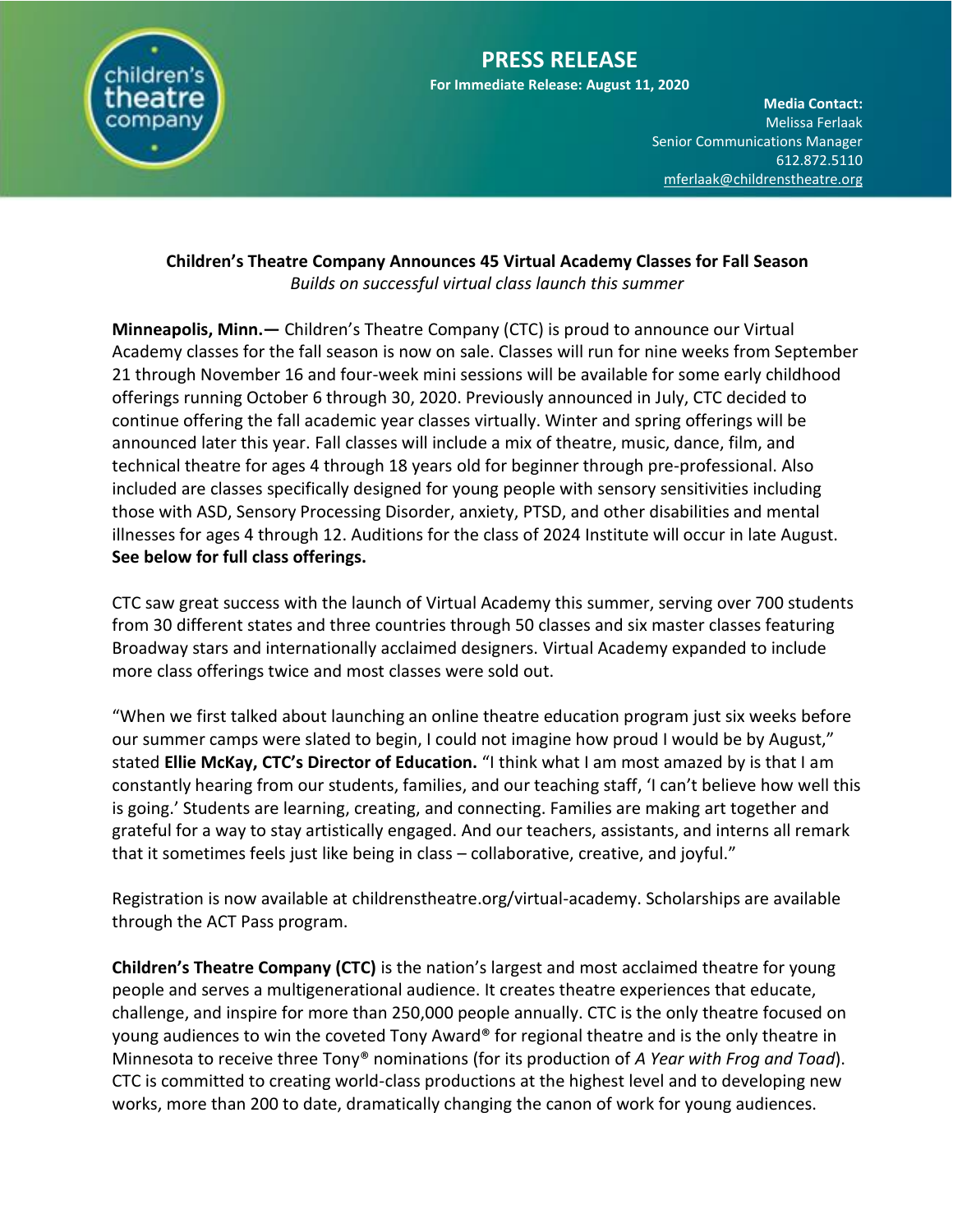CTC's engagement and learning programs annually serve more than 93,000 young people and their communities through Theatre Arts Training, student matinees, Neighborhood Bridges, and early childhood arts education programs. ACT One is CTC's comprehensive platform for access, diversity, 66, <del>611</del> 612.511<br>82tre is 2 and inclusion in our audiences, programs, staff, and board that strives to ensure the theatre is a<br>hard for all conclusions of families of factions for a second site of the still second acts are home for all people, all families, reflective of our community. childrenstheatre.org

# # #

#### **FALL CLASS OFFERINGS**

## **For Ages 4-5**

**Virtual Academy classes for Ages 4-5 are designed for students to participate alongside a favorite adult in their home. Class will include warm ups, large group games, multigenerational exercises to support family play, and activity ideas for between class sessions. Choose to join us for the full 9-week session on Saturdays or a 4-week Mini-Session on weekday mornings.**

## **Happy Feet, Happy Heart (Ages 4-5)**

Moving makes us happy! Building spatial awareness and physical control through movementbased story telling with a focus on joy and calm. An adult companion is required to attend class and encouraged to dance along.

Class Days and Times: **Fridays, 10:30-11:15am (CT)** Dates: **October 9-30, 2020 (Mini-session)** Class ID: **V-501F** Tuition: **\$75**

Class Days and Times: **Saturdays, 9 - 9:45am (CT)** Dates: **September 26-November 21, 2020** Class ID: **V-601F** Tuition: **\$125**

#### **Autumn Explorers (Ages 4-5)**

How do you feel when you count the red, yellow, and orange leaves in the F-A-L-L? Immerse yourself in all things autumn as you explore numbers, letters, colors, and feelings through interactive story-telling, creative movement, and crafts. An adult companion is required to attend class and encouraged to play along.

Supplies Note: Supplies for craft activities are not included but will be sent out in advance of each class with a variety of options available.

Class Days and Times: **Tuesdays, 11-11:45am (CT)** Dates: **October 6-27, 2020 (Mini-Session)** Class ID: **V-202F** Tuition: **\$75**

Class Days and Times: **Saturdays, 10:30-11:15am (CT)** Dates: **September 26-November 21, 2020** Class ID: **V-602F** Tuition: **\$125**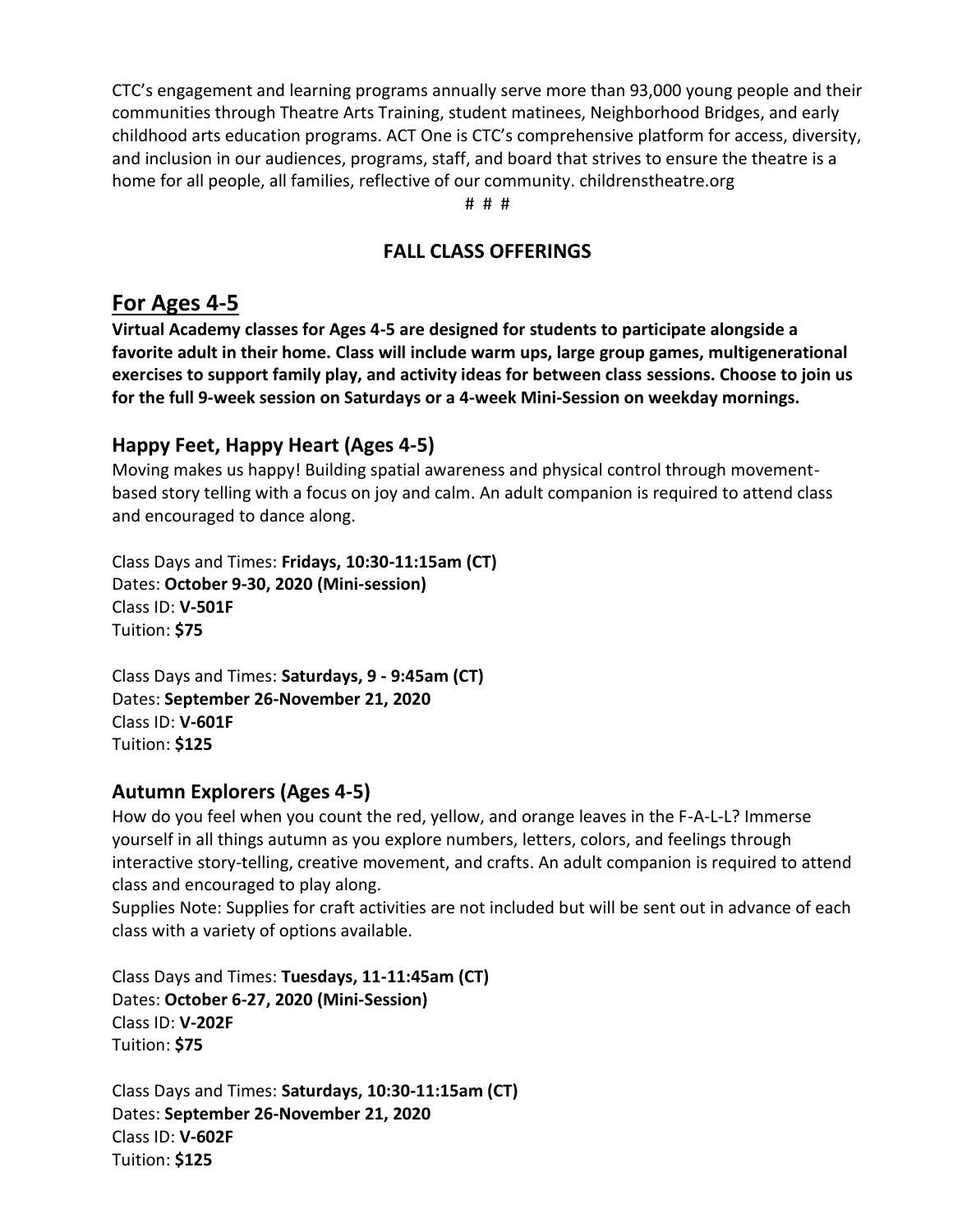## **Emotions in Motion (Ages 4-5)**

Senior Communications Manager We all have emotions and may be feeling a lot right now. Let's take those big feelings and turn<br>with the state of the state of the state of the state of the state of the state of the state of the state of t them into stories full of expression. Each day of class, we'll spin a wheel of emotions to explore how they feel in our bodies, what they sound like with our voices, and imagine what adventures they might lead to. An adult companion is required to attend class and encouraged to play along.

Class Days and Times: Thursdays, 11-11:45am (CT) Dates: **October 8-29, 2020 (Mini-Session)** Class ID: **V-401F** Tuition: **\$75**

Class Days and Times: **Saturdays, 11:30am-12:15pm (CT)** Dates: **September 26-November 21, 2020** Class ID: **V-603F** Tuition: **\$125**

## **Step Into the Story (Ages 4-5)**

Turn your home into a land of make believe! Through interactive story-telling, creative movement, and age-appropriate improvisation activities, become story characters and reimagine the plot with your own twist. Each class includes a take-away project for families to work on together at their own pace. Family members welcome to play along.

Class Days and Times: Tuesdays, 10-10:45am (CT) Dates: **October 6-27, 2020 (Mini-Session)** Class ID: **V-201F** Tuition: **\$75**

#### **Adventures in Sensory Drama (Ages 4-6)**

*While all students are welcome to participate in any of CTC's classes, this program is designed specifically for young people with sensory sensitivities including those with ASD, Sensory Processing Disorder, anxiety, PTSD, and other disabilities and mental illnesses. Because we recognize that each individual's support needs are unique, we empower families to decide for themselves whether their student will participate independently or with the support of another person.*

Use stories from books and your imagination to practice communication, collaboration, and other acting skills to engage in sensory experiences, exercise gross and fine motor skills, and practice mindfulness. To honor and celebrate the diversity of ways individuals of the disability and neurodiverse communities can process and enjoy sensory stimuli, activities are structured to be modified to each person's sensitivities and interests.

Class Days and Times: **Saturdays, 11am-12pm (CT)** Dates: **September 26-November 21, 2020** Class ID: **V-604F** Tuition: **\$150**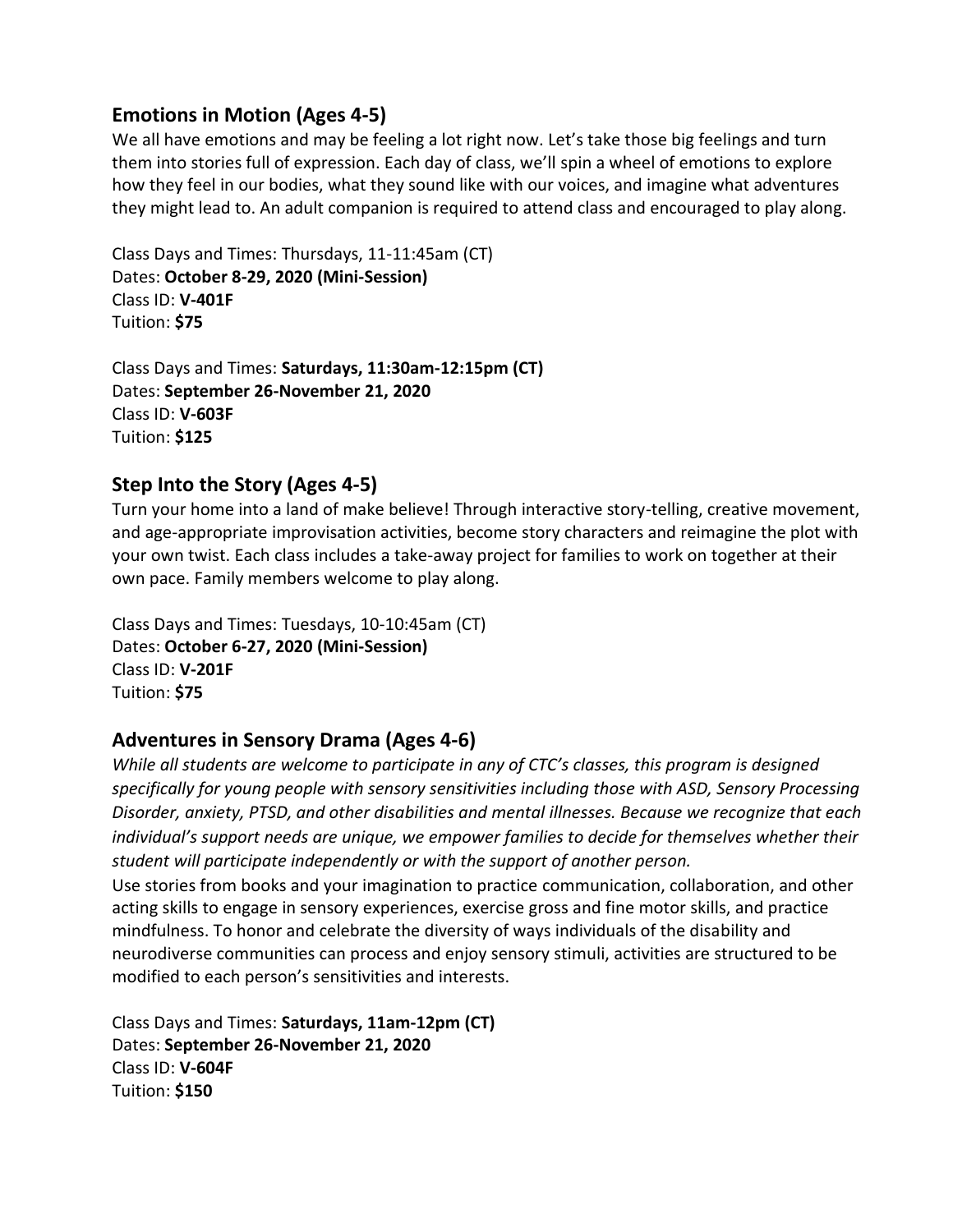# **For Grades K-1**

Melissa Ferlaak Virtual Academy classes for Grades K-1 are designed for students to participate alongside a **participate** favorite adult in their home. Class will include warm-ups, large group activities, opportunities for independent creativity, and multi-generational exercises to support family play.

# **Adventures in Sensory Drama (Ages 7-12)**

*all students are welcome to participate in any of CTC's classes, this program is designed specifically for young people with sensory sensitivities including those with ASD, Sensory Processing Disorder, anxiety, PTSD, and other disabilities and mental illnesses. Because we recognize that each*  individual's support needs are unique, we empower families to decide for themselves whether their *student will participate independently or with the support of another person.* Use stories from books and your imagination to practice communication, collaboration, and other

acting skills to engage in sensory experiences, exercise gross and fine motor skills, and practice mindfulness. To honor and celebrate the diversity of ways individuals of the disability and neurodiverse communities can process and enjoy sensory stimuli, activities are structured to be modified to each person's sensitivities and interests.

Class Days and Times: **Saturdays, 12:30-1:30pm (CT)** Dates: **September 26-November 21, 2020** Class ID: **V-625F** Tuition: **\$150**

# **Telling Tales: Animal Adventures (Grades K-1)**

Turn your home into a stage! Use the items in your home to become props, costumes, puppets, and sets while learning story construction, character development, and performance skills to tell a familiar story or one from your imagination. This fall we will tell stories featuring furry friends, feathered foes, scaley sidekicks, and others in Animal Adventures. Family members welcome to play along.

Class Days and Times: **Thursdays, 4-5pm (CT)** Dates: **September 24-November 19, 2020** Class ID: **V-411F** Tuition: **\$150**

Class Days and Times: **Saturdays, 9-10am (CT)** Dates: **September 26-November 21, 2020** Class ID: **V-611F** Tuition: **\$150**

# **Dance Disney: Let it Go (Grades K-1)**

Learn the fundamentals of theatre dance with Disney songs that inspire calm, joy, and the release of negative thoughts and feelings. Dance along to feel-good tunes like *Life's a Happy Song*, *Why Should I Worry* and others to strengthen posture and alignment while developing confidence, coordination, and creative physical expression.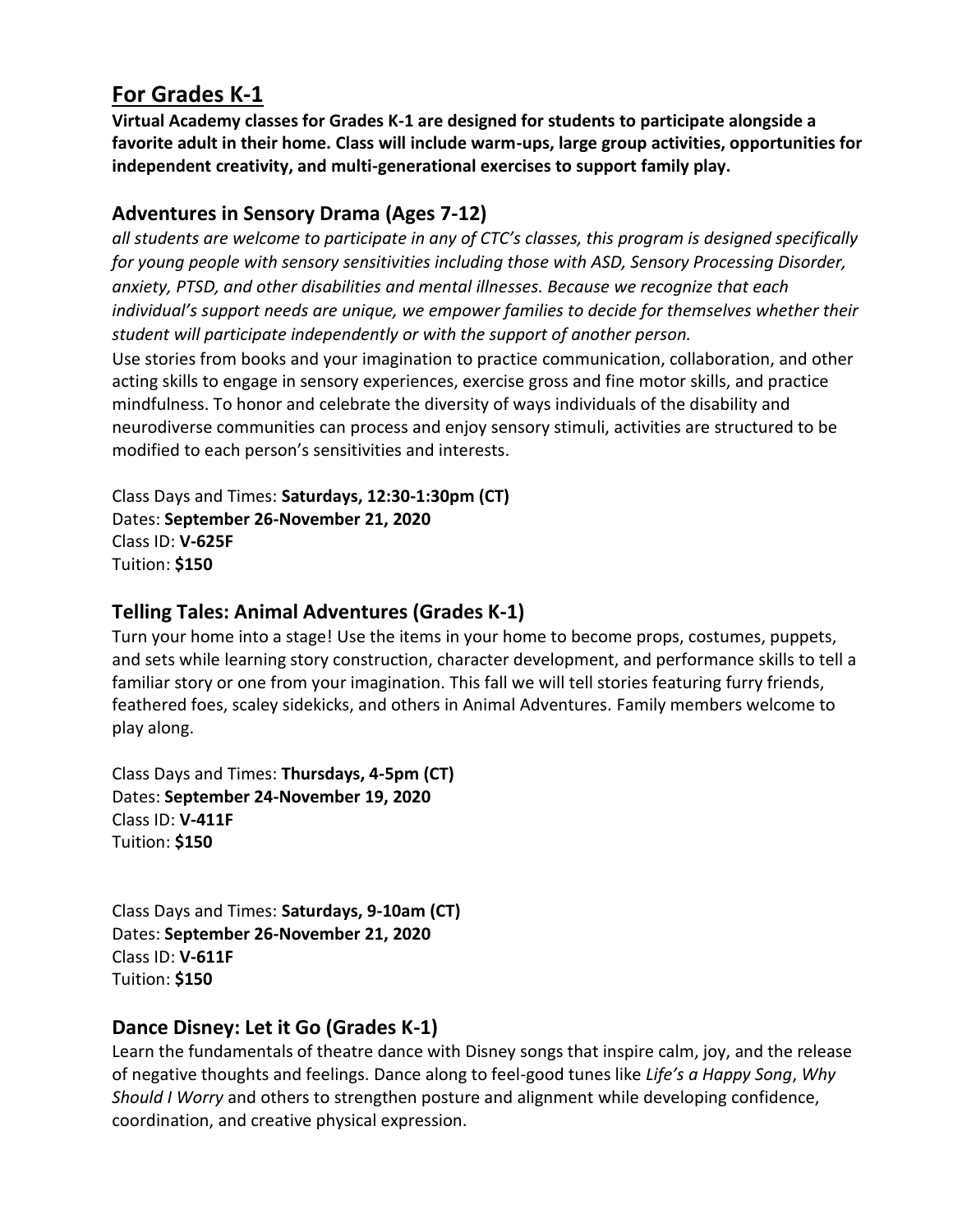Class Days and Times: **Tuesdays, 4:30-5:30pm (CT)** Dates: **September 22-November 17, 2020** Class ID: **V-211F** Tuition: **\$150**

Class Days and Times: **Saturdays, 10-11am (CT)** Dates: **September 26-November 21, 2020** Class ID: **V-612F** Tuition: **\$150**

# **I Am an Artist (Grades K-1)**

Explore the infinite ways to be an artist - acting, singing and dancing are just a few! Each class will introduce students to different ways of being an artist through trying out new forms and learning about our classmates hidden talents (can anyone else paint clouds with their toes). Gain confidence in your artist identity and the tools to continue your art outside of class. Supplies Note: Students may be asked to gather recyclables or to create something during the time between classes to bring to the following week's class to share with group. Glue, writing/coloring materials, and other found creative household items may be utilized during classes.

One Offering

Class Days and Times: **Saturdays, 2:45-3:45pm (CT)** Dates: **September 26-November 21, 2020** Class ID: **V-613F** Tuition: **\$150**

# **For Grades 2-3**

**Virtual Academy classes for Grades 2-3 are designed for students to participate alongside or near a favorite adult in their home. Class will include warm-ups, large group activities, and opportunities for independent creation. Depending on the specific class, students may be asked to record their work to share with their teacher, classmates, and/or family.**

# **Adventures in Sensory Drama (Ages 7-12)**

Replaces standard bolded language on the performance listing page: *While all students are welcome to participate in any of CTC's classes, this program is designed specifically for young people with sensory sensitivities including those with ASD, Sensory Processing Disorder, anxiety, PTSD, and other disabilities and mental illnesses. Because we recognize that each individual's support needs are unique, we empower families to decide for themselves whether their student will participate independently or with the support of another person.*

Use stories from books and your imagination to practice communication, collaboration, and other acting skills to engage in sensory experiences, exercise gross and fine motor skills, and practice mindfulness. To honor and celebrate the diversity of ways individuals of the disability and neurodiverse communities can process and enjoy sensory stimuli, activities are structured to be modified to each person's sensitivities and interests.

Class Days and Times: **Saturdays, 12:30-1:30pm (CT)** Dates: **September 26-November 21, 2020**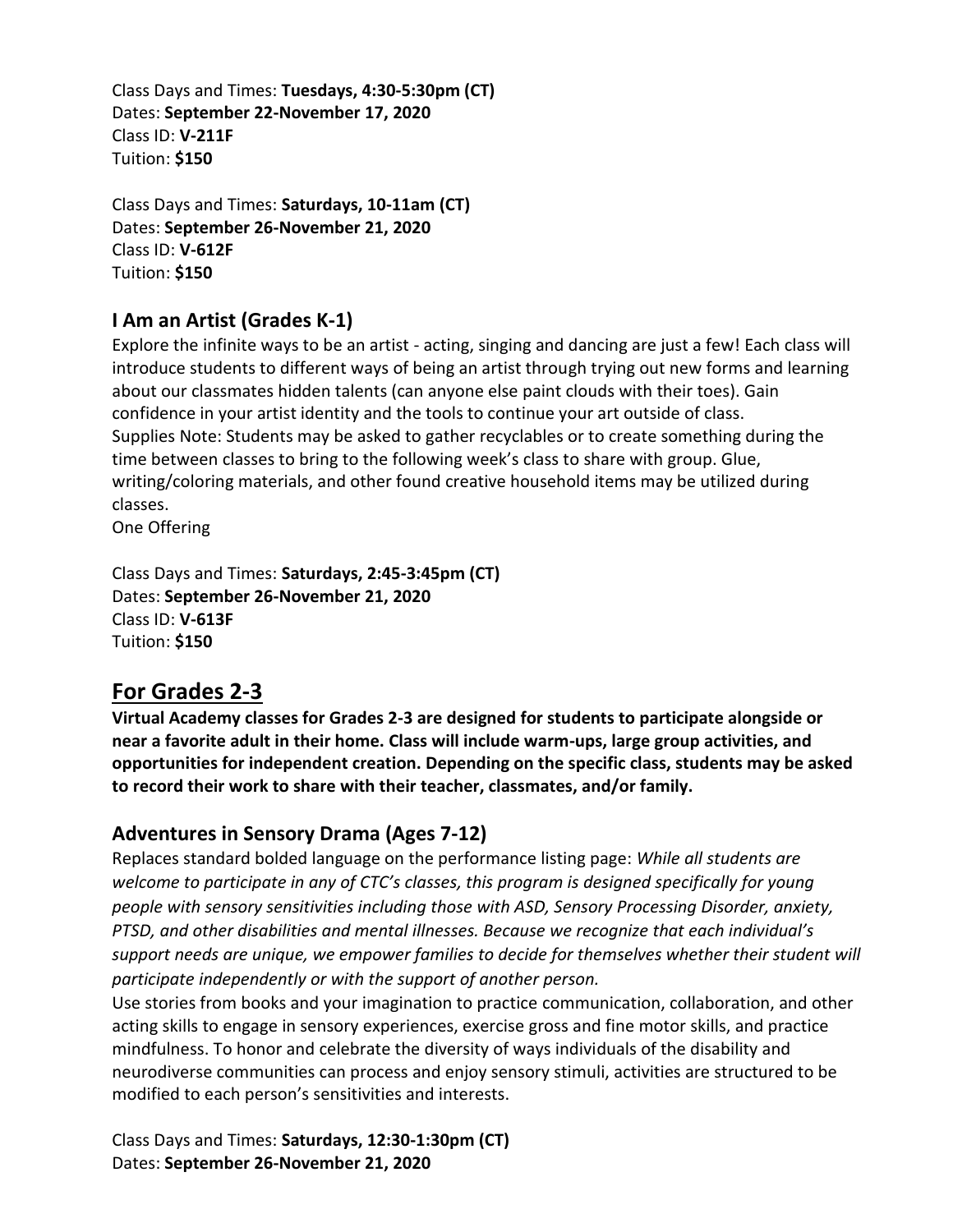Class ID: **V-625F** Tuition: **\$150**

#### **World Premiere: Spooky (and Silly) Stories**

It's time to tell your own story! Use acting games, group brainstorm, and improvisation to create an original short script to be acted out with your ensemble and recorded to share with your family. An anthology of class scripts will be sent to families after class. This fall will focus on spooky (and silly) stories.

Class Days and Times: **Thursdays, 4:30-5:30pm (CT)** Dates: **September 24-November 19, 2020** Class ID: **V-421F** Tuition: **\$150**

Class Days and Times: **Saturdays, 9:15-10:15am (CT)** Dates: **September 26-November 21, 2020** Class ID: **V-621F** Tuition: **\$150**

#### **Fundamentals of Acting**

Harness the acting tools you already possess to express ideas, transform into characters, and tell moving stories. Gain skills in creative thinking and public speaking while building confidence in yourself and your craft.

Class Days and Times: Tuesdays**, 4-5pm (CT)** Dates: **September 24-November 19, 2020** Class ID: **V-221F** Tuition: **\$150**

Class Days and Times: **Saturdays, 10:15-11:15am (CT)** Dates: **September 26-November 21, 2020** Class ID: **V-622F** Tuition: **\$150**

#### **Broadway Kids: Dance for Joy**

Turn your home into a dance studio! Learn foundational musical theatre dance skills and terminology while experiencing the joy of movement. Work with songs from beloved musicals to develop coordination and confidence with the right blend of jazz, ballet, and modern dance.

Class Days and Times: Tuesdays**, 6-7pm (CT)** Dates: **September 24-November 19, 2020** Class ID: **V-222F** Tuition: **\$150**

Class Days and Times: **Saturdays, 11:15am-12:15pm (CT)** Dates: **September 26-November 21, 2020**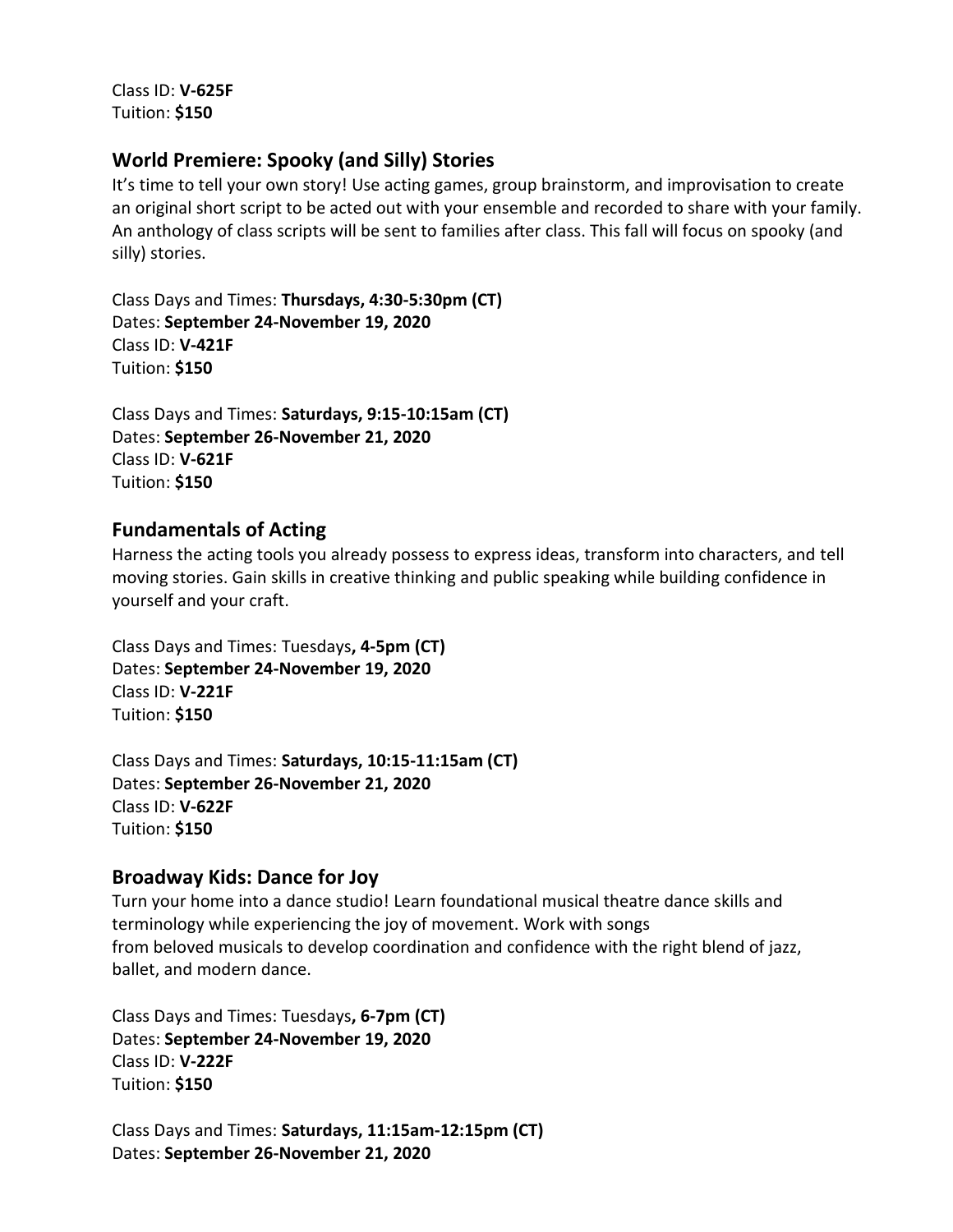Class ID: **V-623F** Tuition: **\$150**

## **Upcycled Stories**

Use the items in your house to become the characters, sets, and props in an original story all your own! Crawl under the table to enter a cave or add streamers to an umbrella to make a jellyfish. Practice acting, story-telling, and design as you craft stories from your imagination and maybe your recycling bin.

Class Days and Times: **Saturdays, 12:45-1:45pm (CT)** Dates: **September 26-November 21, 2020** Class ID: **V-624F** Tuition: **\$150**

# **For Grades 4-6**

**Virtual Academy classes for Grades 4-6 are designed for students to participate independently or near an adult in their home. Class will include warm-ups, large group activities, small group work, and opportunities for independent creation. Some classes feature individualized coaching or opportunities to record work to share with their teacher, classmates, and/or family.**

# **Adventures in Sensory Drama (Ages 7-12)**

*While all students are welcome to participate in any of CTC's classes, this program is designed specifically for young people with sensory sensitivities including those with ASD, Sensory Processing Disorder, anxiety, PTSD, and other disabilities and mental illnesses. Because we recognize that each individual's support needs are unique, we empower families to decide for themselves whether their student will participate independently or with the support of another person.*

Use stories from books and your imagination to practice communication, collaboration, and other acting skills to engage in sensory experiences, exercise gross and fine motor skills, and practice mindfulness. To honor and celebrate the diversity of ways individuals of the disability and neurodiverse communities can process and enjoy sensory stimuli, activities are structured to be modified to each person's sensitivities and interests.

Class Days and Times: **Saturdays, 12:30-1:30pm (CT)** Dates: **September 26-November 21, 2020** Class ID: **V-625F** Tuition: **\$150**

#### **Movie Making: Adaptation**

Have you ever seen a movie of a book and thought "I imagined that differently?" Here's your chance to make it your own way. Take short scenes from CTC scripts and turn them into short movies using the locations, props, and costumes you can find in your home. Students will get an introduction to story boarding, cinematography, and acting for film. Class will end with a short film festival of student work.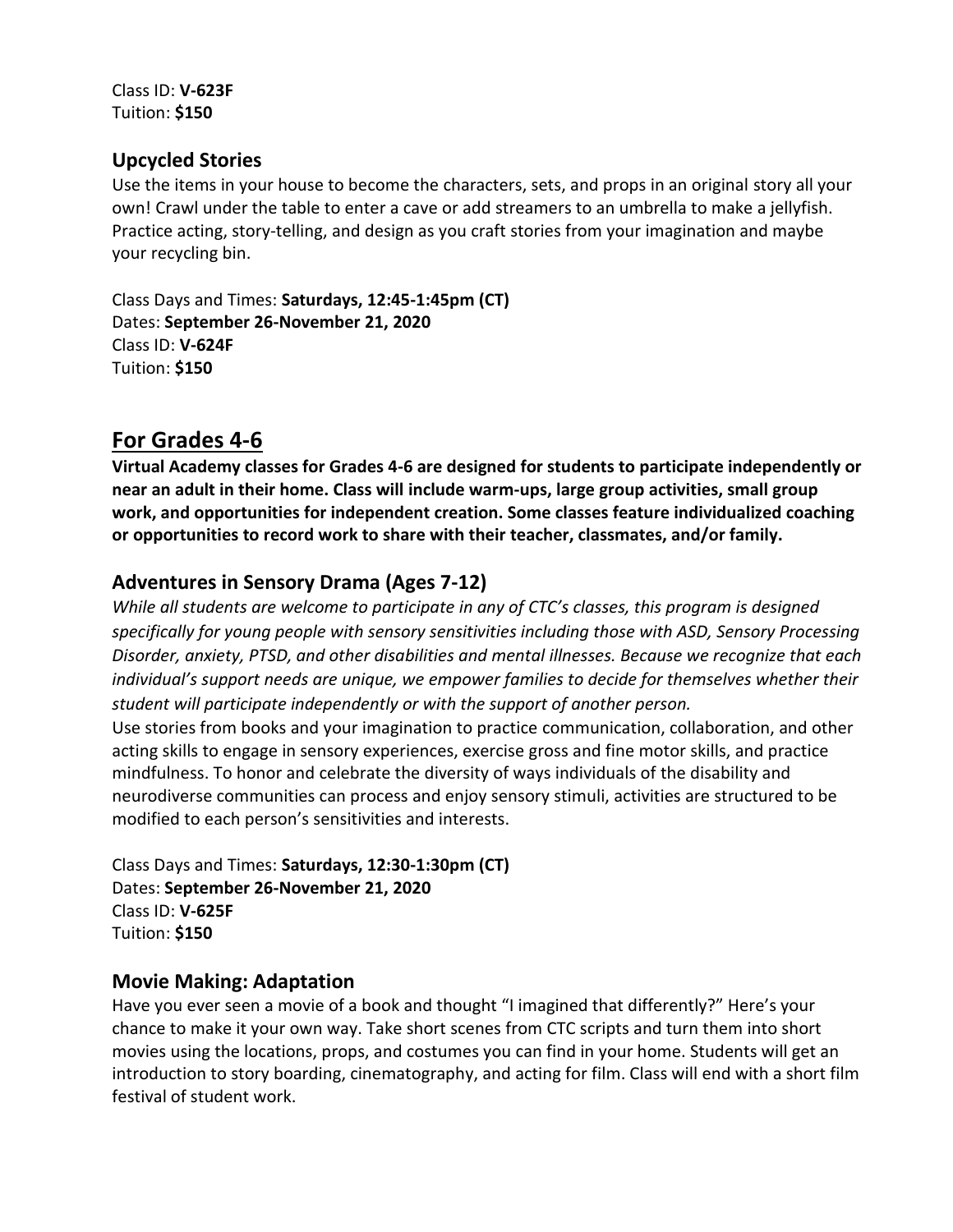Class Days and Times: Fridays**, 4-5:30pm (CT)** Dates: **September 25-November 20, 2020** Class ID: **V-541F** Tuition: **\$225**

Class Days and Times: **Saturdays, 9:15-10:45am (CT)** Dates: **September 26-November 21, 2020** Class ID: **V-641F** Tuition: **\$225**

#### **Acting the Part**

Through acting exercises, improvisation, and writing prompts explore familiar and original characters. Dig deeper by exploring how different vocal and physical choices affect the actor's experience and audience's perception. Get feedback from teachers and peers and learn tips on staying true to the character you've created.

Class Days and Times: Fridays**, 4-5:30pm (CT)** Dates: **September 25-November 20, 2020** Class ID: **V-542F** Tuition: **\$225**

Class Days and Times: **Saturdays, 11:30am-1pm (CT)** Dates: **September 26-November 21, 2020** Class ID: **V-642F** Tuition: **\$225**

#### **Broadway Dance**

Turn your home into a dance studio and learn fundamental musical theatre techniques. Learn dance warm-ups, conditioning, and common dance steps used in musical theatre choreography adapted for the space you have. Develop a dance practice that you can use anywhere you are!

Class Days and Times: Fridays**, 6-7:30pm (CT)** Dates: **September 25-November 20, 2020** Class ID: **V-543F** Tuition: **\$225**

Class Days and Times: **Saturdays, 12:30-2pm (CT)** Dates: **September 26-November 21, 2020** Class ID: **V-643F** Tuition: **\$225**

#### **Playwriting**

Write a (short) play in just nine weeks! Learn the basics of story structure and the differences between a story and a play. Experiment with different approaches to playwriting and have an opportunity to hear your work read aloud by your teacher and peers.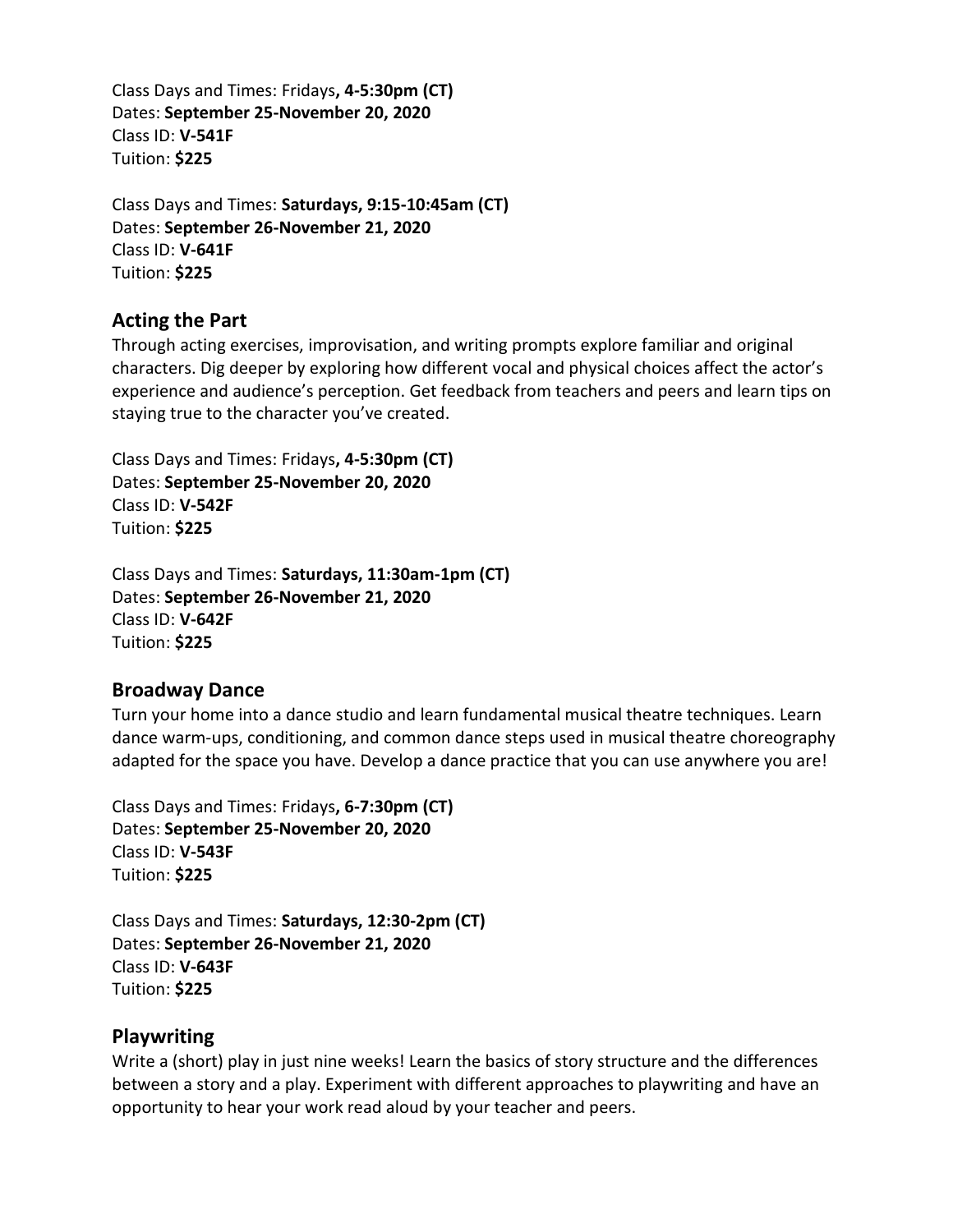Class Days and Times: Tuesdays**, 4-5:30pm (CT)** Dates: **September 22-November 17, 2020** Class ID: **V-241F** Tuition: **\$225**

Class Days and Times: **Saturdays, 2-3:30pm (CT)** Dates: **September 26-November 21, 2020** Class ID: **V-644F** Tuition: **\$225**

## **Songwriting**

Take those words that have been in your head and turn them into song. Learn song structure and elements of composition, explore different writing prompts to create lyrics, and collaborate with a professional composer to record an original song. Instrumental skills not necessary.

Class Days and Times: Thursdays**, 4-5:30pm (CT)** Dates: **September 24-November 19, 2020** Class ID: **V-441F** Tuition: **\$225**

#### **World Premiere: Take a Stand**

Create a world premiere play! Use acting games, group brainstorm, and improvisation to create an original short script to be acted out with your ensemble and recorded to share with your family. An anthology of class scripts will be sent to families after class. This fall will focus on Take a Stand – stories about things you and your class believe in.

Class Days and Times: Thursdays**, 6-7:30pm (CT)** Dates: **September 24-November 19, 2020** Class ID: **V-442F** Tuition: **\$225**

# **For Grades 6-8**

**Virtual Academy classes for Grades 6-8 are designed for students to participate independently from their home. Class will include warm-ups, large group activities, small group work, and opportunities for independent creation. Some classes feature individualized coaching or opportunities to record work to share with their teacher, classmates, and/or family.**

# **Digital Performance: The Power of Us**

Between COVID-19, the continued racial injustices across our country, and everything that's happening in our personal lives, the world can feel overwhelming and exhausting. At CTC we believe that Art and connecting with others are powerful tools to center ourselves and transform the world.

Collaborate with young artists across our community to share what you are experiencing and learn what others are experiencing. Ask questions about the world, consider what you hope and need from yourself and those around you, and express these findings through different art forms to share how current events are impacting you. Blend solo performance, ensemble generated pieces, and spoken word with visuals to communicate the Power of Us into an edited digital performance.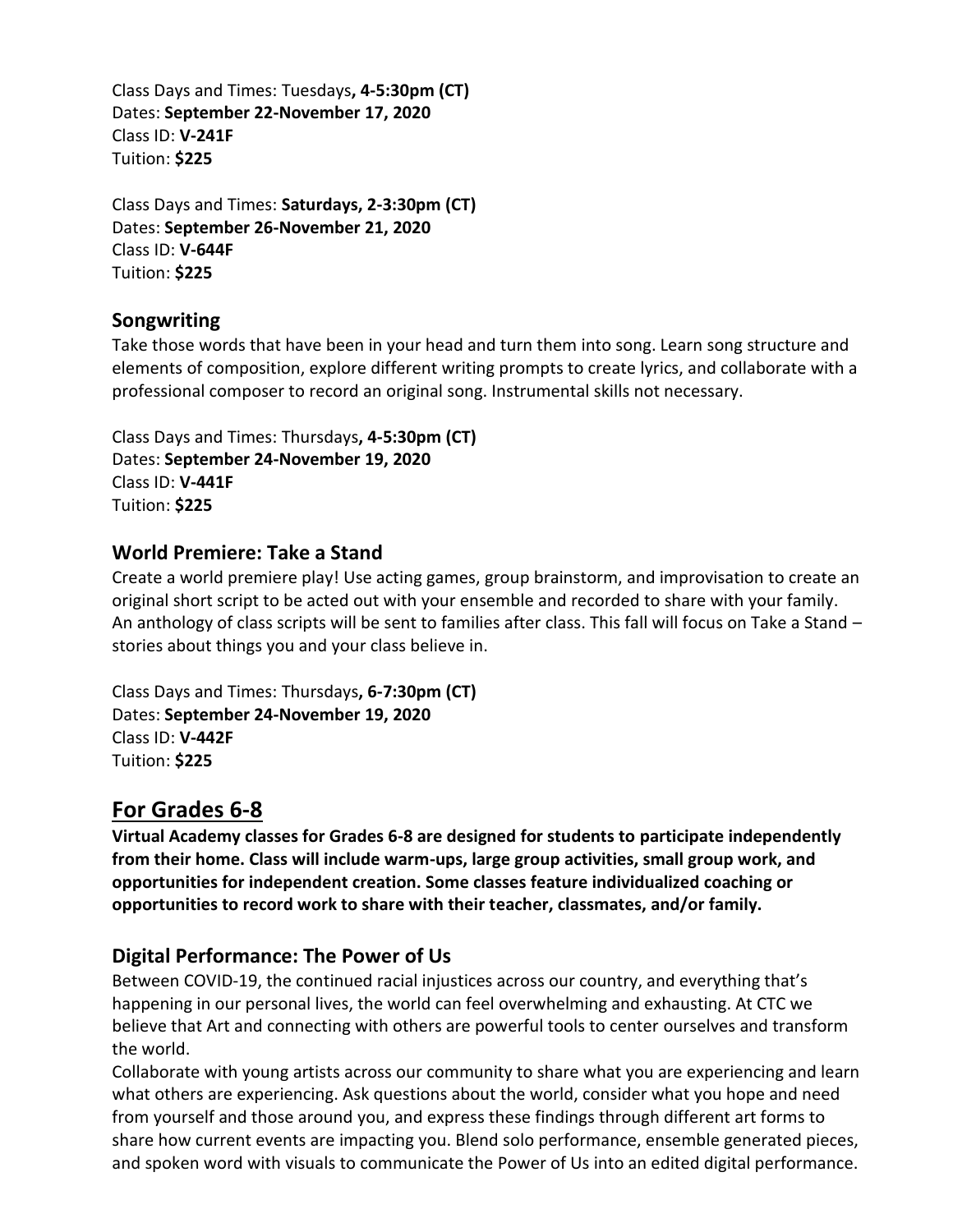Note: Digital Performance Projects are intended for students committed to honing their craft as artists, learning from their peers as well as their teaching artists, and a deep respect for their fellow ensemble members. Projects will be assigned outside of class time.

Class Days and Times: **Tuesdays and Thursdays, 5-7pm (CT)** Dates: **September 22-November 19, 2020** Class ID: **V-261F** Tuition: **\$445**

# **For Grades 7-12**

Virtual Academy classes for Grades 7-12 are designed for students to participate independently from their home. Class will include warm-ups, large group activities, small group work, and opportunities for independent creation. Some classes feature individualized coaching or opportunities to record work to share with their teacher, classmates, and/or family.

# **Movie Making**

Inspired by CTC's Write on Wednesday, take short scripts and turn them into short movies using the locations, props, and costumes you can find in your home. Students will get an introduction to story boarding, cinematography, and acting for film. Class will end with a short film festival of student work.

Class Days and Times: **Fridays, 6-7:30pm (CT)** Dates: **September 25-November 20, 2020** Class ID: **V-572F** Tuition: **\$225**

Class Days and Times: **Saturdays, 9:15-10:45am (CT)** Dates: **September 26-November 21, 2020** Class ID: **V-675F** Tuition: **\$225**

# **Acting with a Script**

Acting with a script is more than saying the lines. Learn advanced acting skills in text analysis, beats, subtext, and more. Gain confidence in working with a script from cold reading sides to small scene work to monologues and more.

Class Days and Times: **Fridays, 5-6:30pm (CT)** Dates: **September 25-November 20, 2020** Class ID: **V-571F** Tuition: **\$225**

Class Days and Times: **Saturdays, 1-2:30pm (CT)** Dates: **September 26-November 21, 2020** Class ID: **V-672F** Tuition: **\$225**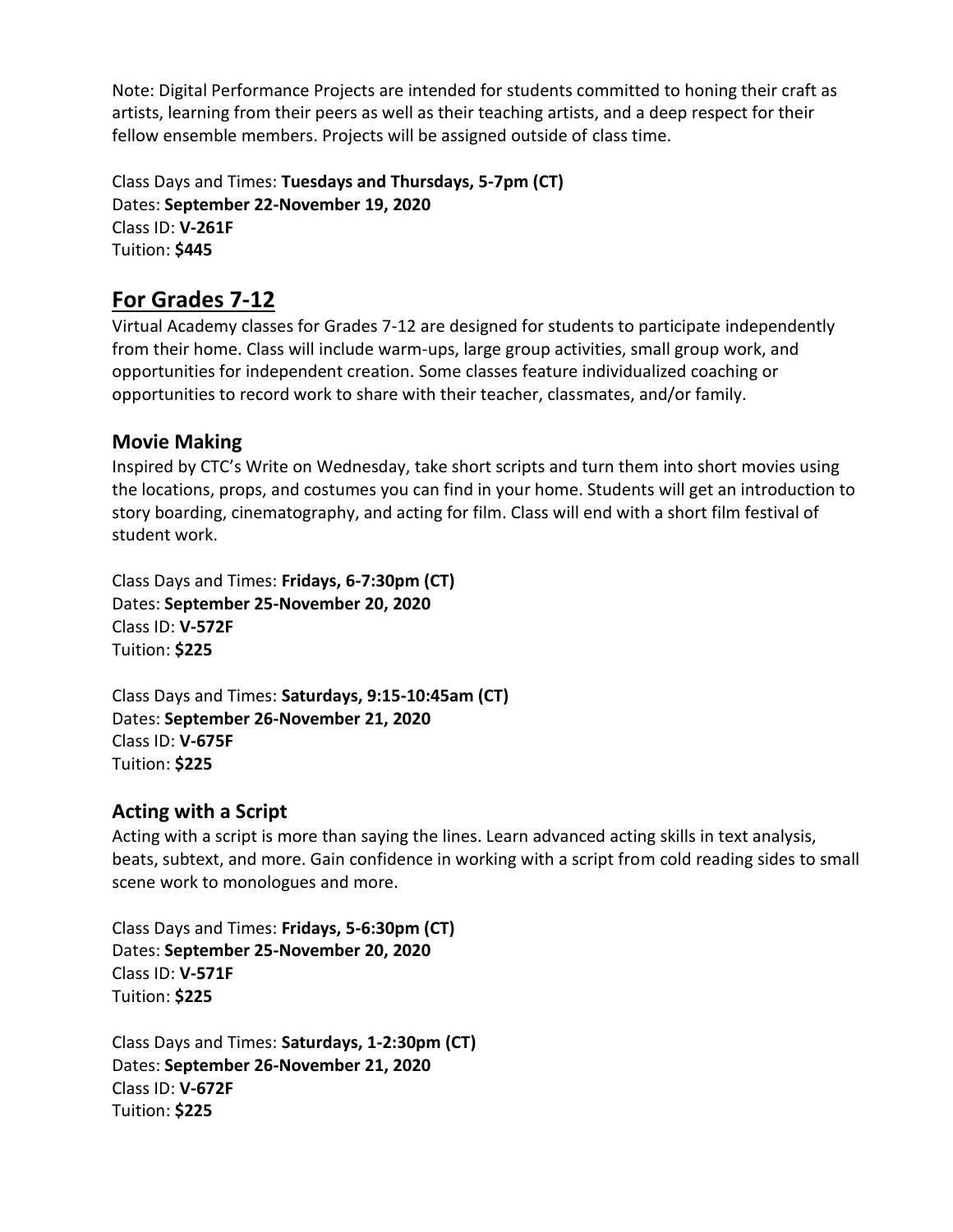## **Playwriting**

where the serraaks **Ferlaan is and the store in the set of stori** structure and the differences write a (short) play in just nine weeks! Learn the basics of story structure and the differences Seure and the unicrements between a story and a play. Experiment with different approaches to playwriting and have an opportunity to hear your work read aloud by your teacher and peers.

Class Days and Times: Tuesdays**, 6-7:30pm (CT)** Dates: **September 22-November 17, 2020** Class ID: **V-271F** Tuition: **\$225**

# **Scene Study: ShakesQueer**

Discover scenes from Shakespeare's plays with an emphasis on the queer and trans threads we notice. Learn textual analysis tools for both breaking down the poetry of Shakespeare and interpreting the text from our own perspectives and identities. Put the work on its feet and explore how staging and acting choices can transform the text to the story we choose to tell. This class focuses on LGBTQIAP+ themes and is open to students who identify as part of this community and their allies.

Class Days and Times: **Saturdays, 11am-12:30pm (CT)** Dates: **September 26-November 21, 2020** Class ID: **V-674F** Tuition: **\$225**

#### **Songwriting**

Take those words that have been in your head and turn them into song. Learn song structure and elements of composition, explore different writing prompts to create lyrics, and collaborate with a professional composer to record an original song. Instrumental skills not necessary.

Class Days and Times: Thursdays**, 6-5730pm (CT)** Dates: **September 24-November 19, 2020** Class ID: **V-471F** Tuition: **\$225**

#### **Improv**

Make it up as you go! Learn to trust your instincts, make dynamic choices on the fly, and spontaneously create original characters and storylines. Build confidence in sharing your ideas, practice give and take in a conversation, and become aware of when it's your time to shine and when to let others take the stage.

Class Days and Times: **Saturdays, 12:45pm-2:15pm (CT)** Dates: **September 26-November 21, 2020** Class ID: **V-673F** Tuition: **\$225**

#### **Musical Theatre: Dance Intensive**

Go deeper in your musical theatre training with a focus on dance. Build strength and flexibility through conditioning, refine technique through jazz, ballet, and modern choreographic elements,